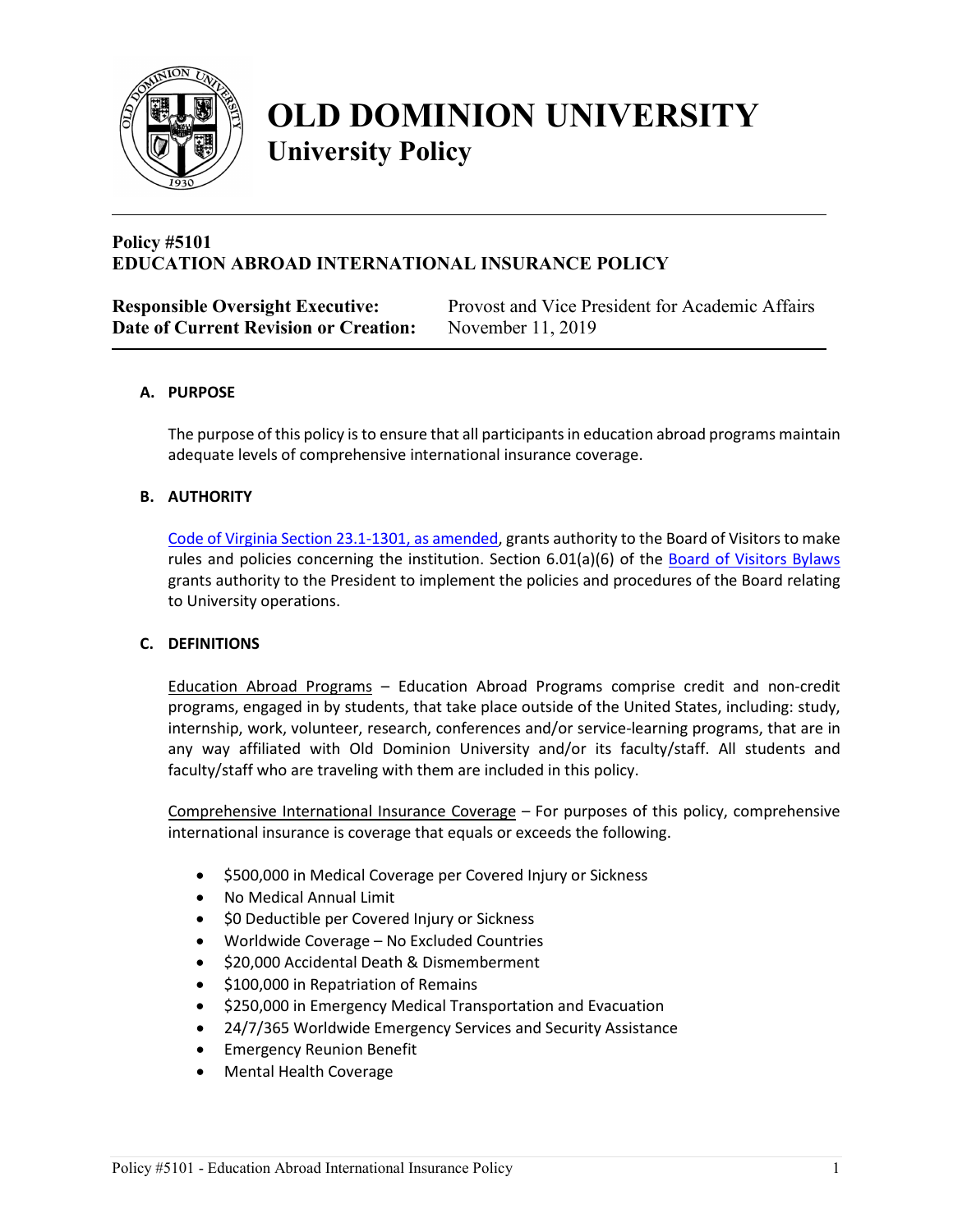- Emergency Dental Coverage
- Prescription Drug Replacement Coverage
- \$100,000 in Political, Military, and Natural Disaster Evacuation Coverage
- Home Country Coverage up to 30 Days upon Return to the United States
- Administered as Primary Coverage

#### **D. SCOPE**

This policy applies to all students, employees, employees of affiliated organizations who are paid through the University, and community members participating in education abroad programsthat are administered, coordinated, sponsored or affiliated with Old Dominion University and/or its faculty/staff. Students include all persons admitted to the University who have not completed a program of study for which they were enrolled; student status continues whether or not the University's programs are in session. Employees include all staff, administrators, faculty, full- or part-time, and classified or non-classified persons who are paid by the University. Affiliated organizations are separate entities that exist for the benefit of the University through an operating agreement and include the Foundations, the Community Development Corporation, and the Alumni Association. Community members include all persons participating in any education abroad program who are not officially enrolled in or paid by the University.

This policy does not apply to participants in travel abroad programs or activities that are not affiliated with Old Dominion University and the University holds no liability for these programs. This policy also does not apply to employees traveling abroad unrelated to an education abroad program.

#### **E. POLICY STATEMENT**

Old Dominion University requires that all students, employees, employees of affiliated organizations who are paid through the University and community members participating in Old Dominion University education abroad programs be covered by comprehensive international insurance for the duration of their programs.

Old Dominion University employees who sponsor, administer, or coordinate education abroad programs are required to include comprehensive international insurance coverage for all participants within their programs.

#### **F. PROCEDURES**

Individuals participating in Old Dominion University education abroad programs should contact the Office of Study Abroad to facilitate compliance with this policy. The process entails completing an international insurance application form and purchasing coverage through the Office of Study Abroad.

Students participating in education abroad programs are required to demonstrate comprehensive international insurance coverage for the duration of their programs or purchase the ODUcontracted international insurance coverage ("ODU Plan") through the Office of Study Abroad. If the education abroad program's nsurance policy does not meet ODU standards, students are required to purchase the ODU Plan. Evidence of comprehensive international insurance coverage must be provided at least 30 days in advance of the commencement of the education abroad program.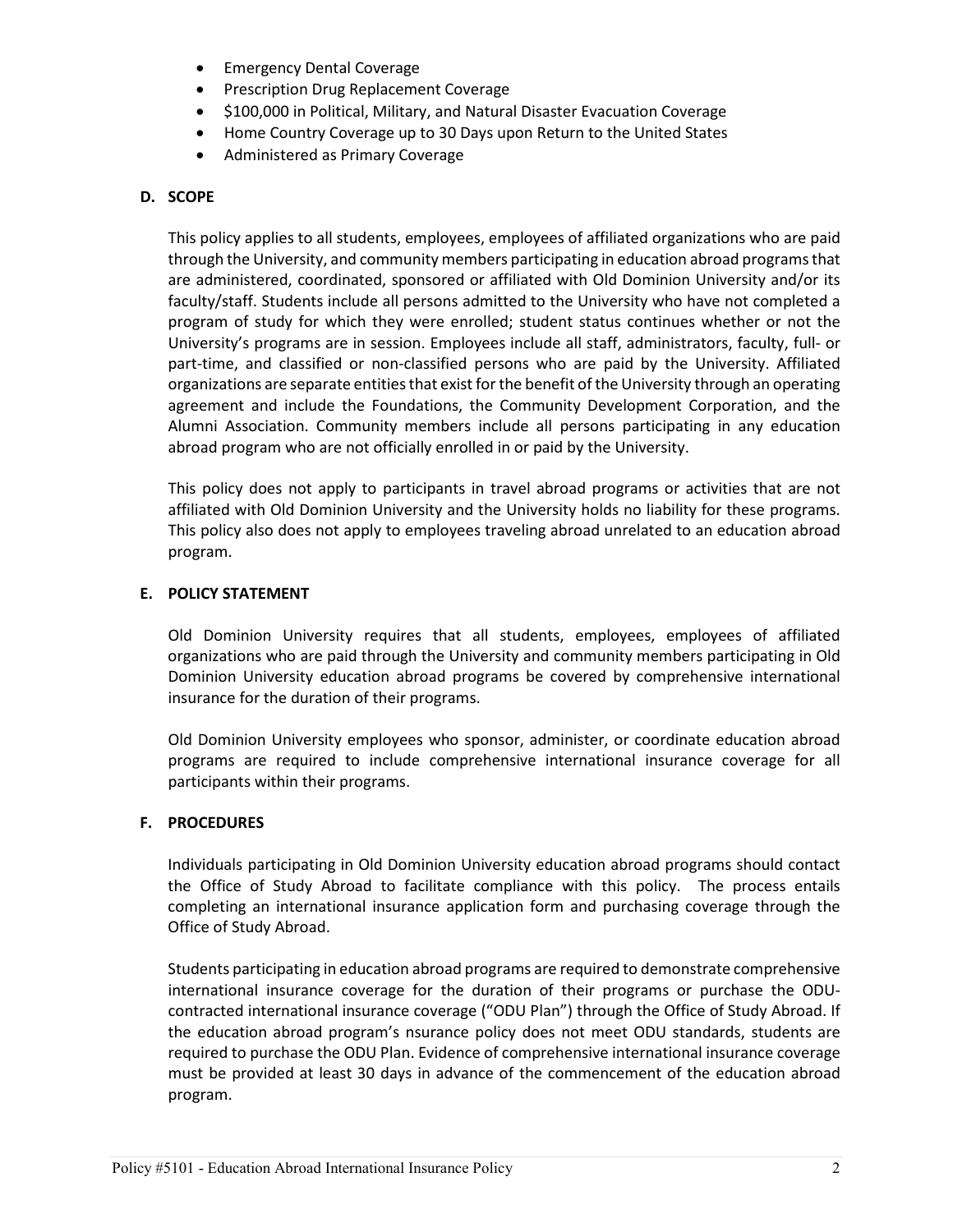#### **G. RECORDS RETENTION**

Applicable records must be retained and then destroyed in accordance with the Commonwealth's [Records Retention Schedules.](http://www.lva.virginia.gov/agencies/records/sched_state/index.htm)

#### **H. RESPONSIBLE OFFICER**

Senior International Officer, International Programs

#### **I. RELATED INFORMATION**

[Old Dominion University Travel Guidelines](https://www.odu.edu/facultystaff/university-business/travel/guidelines) [Beyond Duty: Standards of Insurance Management in Study Abroad Programmes](https://www.nafsa.org/_/File/_/InternationalEducator/EAMarApr05SITE.pdf)